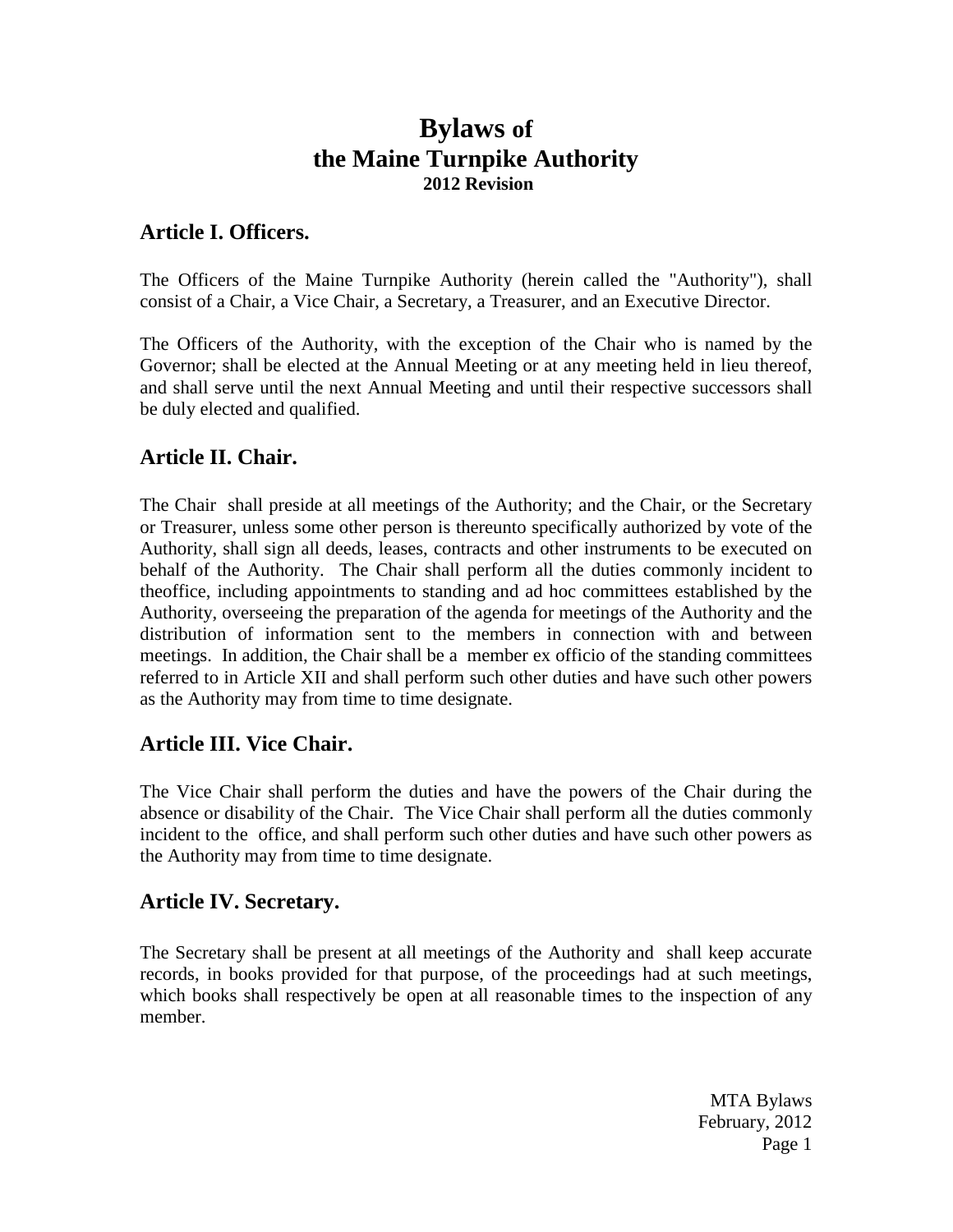The Secretary shall perform all the duties commonly incident to the office of secretary and clerk and shall perform such other duties and have such other powers as the Authority may from time to time designate. In the absence of the Secretary from any meeting of the Authority, a temporary secretary may be chosen who shall record the proceedings thereof.

# **Article V. Treasurer.**

The Treasurer shall have the care and custody of the funds of the Authority and shall have and exercise, under the supervision of the Authority, all the powers and duties commonly incident to the office of Treasurer. The Treasurer shall have the custody of all the money, funds, and valuable papers of the Authority and shall deposit all the funds of the Authority in such bank or banks, trust company or trust companies, or with such firm or firms doing a banking business as the Authority may from time to time designate. On behalf of the Authority, the Treasurer may endorse for deposit or collection all checks, notes and other obligations payable to the Authority or its order, and may accept drafts on behalf thereof. The Treasurer shall keep accurate books of account of all official transactions, which books shall be the property of the Authority, and, together with all other of its property in his possession, shall be subject at all times to the inspection and control of the Authority. All receipts and vouchers for payments made to the Authority and all checks, drafts, notes or other official obligations for the payment of money by the Authority shall be signed by the Treasurer except as the Authority may otherwise specifically order.

# **Article VI. Executive Director.**

The Executive Director shall be the chief executive officer of the Authority and have and perform the duties commonly incident the office as well as those specifically assigned by the Authority.

He shall receive such annual salary as the Authority shall designate and shall serve and continue in office at the pleasure of the Authority.

# **Article VII. Quorum.**

At any meeting of the Authority, no action shall be binding unless taken at a meeting at which at least four members are present and unless four votes are cast therefore, but a lesser number may adjourn any meeting from time to time and such meeting as so adjourned may be held without further notice.

No action of a standing or ad hoc committee shall be binding even if a quorum of the Authority is present at a meeting of a committee. Committees may take and record nonbinding votes as to the sense of a committee or a recommendation to the Authority.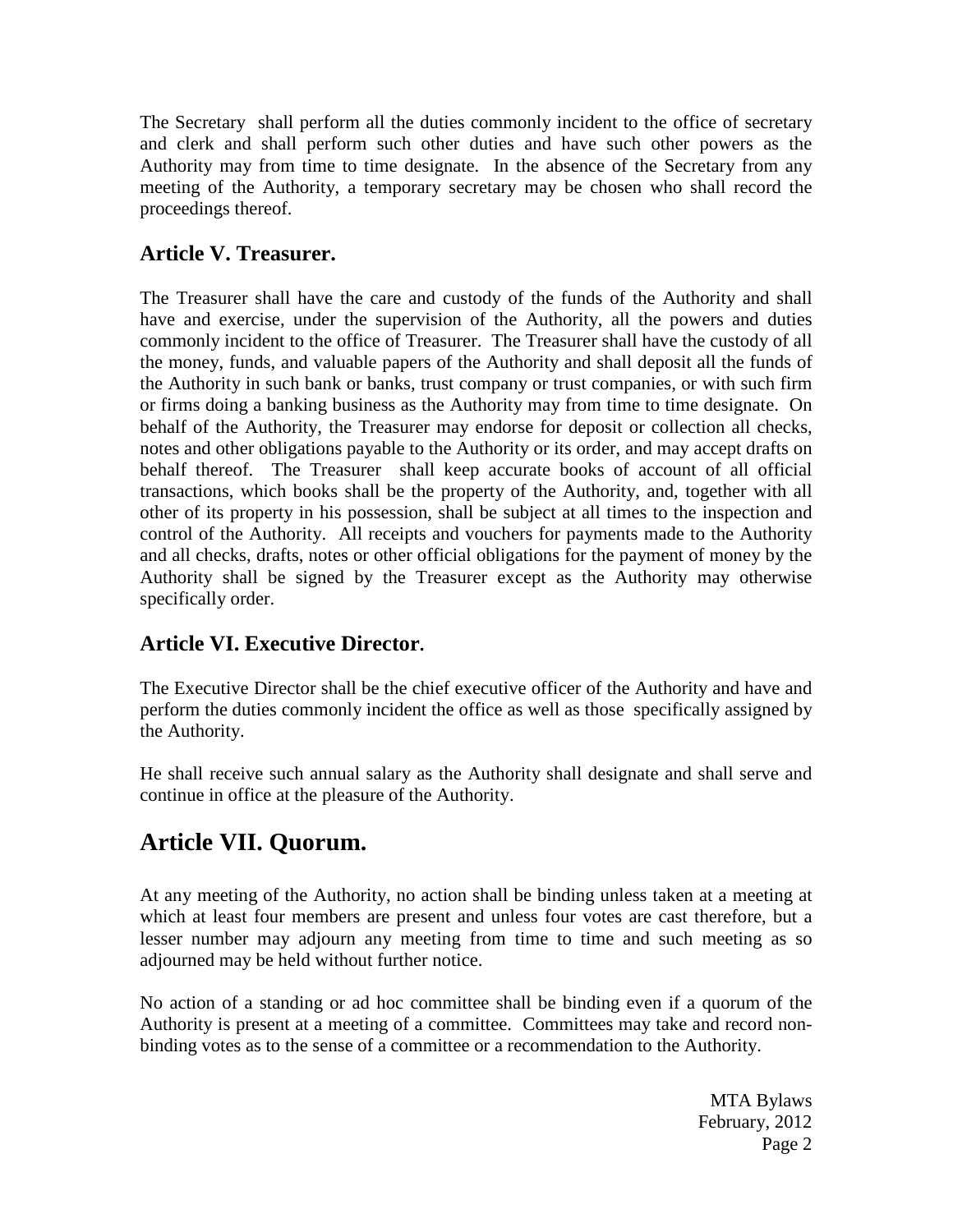# **Article VIII. Meetings.**

All meetings of the Authority shall be held at the main office of the Authority at 2360 Congress Street, Portland, Maine unless some other place in the State of Maine is definitely stated in the call therefore.

The Annual Meeting of the Authority shall be held on the first Thursday in the month of September in each year, if not a legal holiday, and if a legal holiday, then at the same hour on the next succeeding day. In the event that such Annual Meeting be omitted through oversight or otherwise on the date herein provided, a subsequent meeting may be held in place thereof, and any business transacted at such meeting shall be of the same force and effect as if transacted at such Annual Meeting.

Stated meetings of the Authority may be held at such places and at such times as all the members of the Authority may by vote from time to time determine, and if so determined, no notice thereof need be given.

Special meetings of the Authority may be held at any time or place whenever called by the Chair or any two members of the Authority. Notice thereof shall be given by the Secretary and Treasurer by mail postage prepaid and addressed to each member at his address on file with the Authority at least 48 hours prior to the date of such meeting. Special meetings may be held at any time without notice, provided all members of the Authority are present or those not present have waived notice thereof. Such special meetings may be held at such times and places as the notice thereof or waiver may specify. Any business of the Authority may be considered and acted upon at any Annual, stated, adjourned or special meeting.

## **Article IX. Voting**

The vote on the adoption of every resolution shall be by yeas and nays, and the names of the members voting for and against the resolution shall be entered upon the minutes of the meeting.

The Secretary shall keep the minutes of all meetings of the Authority and record the same in a well-bound Minute Book, and copies thereof certified by the Secretary and Treasurer under the seal of the Authority shall be evidence of the proceedings taken by the Authority.

## **Article X. Official Seal.**

MTA Bylaws February, 2012 Page 3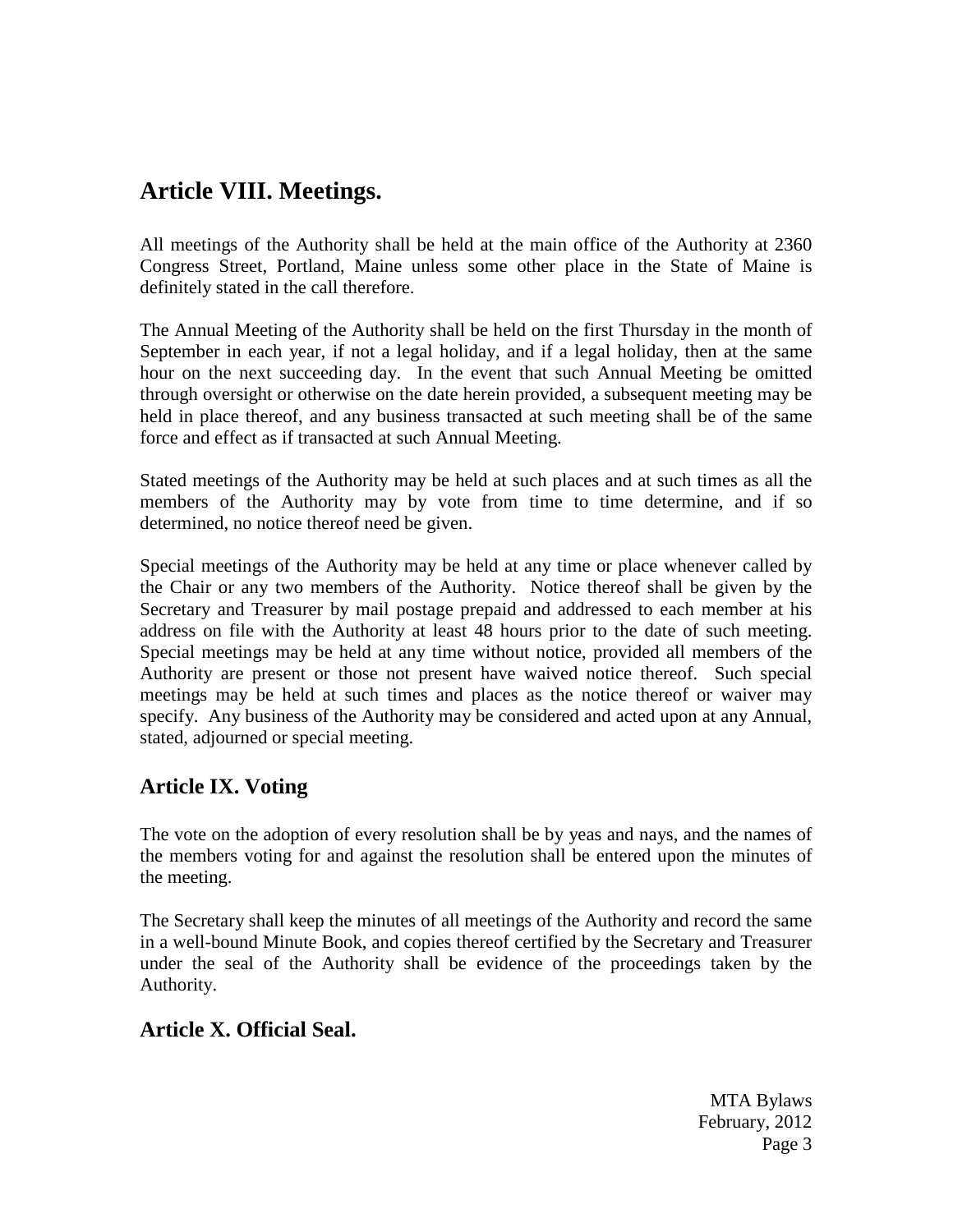The official seal of the Authority shall consist of the embossed impression of a circular metallic disc containing in the outer rim the words "Maine Turnpike Authority", and in the center the word "SEAL."

The Secretary shall be the custodian of the Official Seal.

#### **Article XI. Amendments.**

Except as otherwise provided by law, these Bylaws may be amended, added to, altered or replaced in whole or in part by the Authority provided notice of the proposed amendment, addition, alteration or repeal is given in the notice of such meeting. Article XII. Standing Committees.

The Chair, following the annual meeting, shall: appoint 3 members to each of the following standing board committees, designating one member appointed to each committee to serve as the committee chair: the Finance and Audit Committee, the Long Range Planning Committee, and the Personnel Committee.

Finance and Audit Committee. The Finance and Audit Committee shall perform the following functions:

- 1. Ensure that appropriate accounting policies and internal controls are established and complied with.
- 2. Recommend to the Board and provide oversight for such audit procedures as are deemed necessary for ensuring compliance with internal accounting policies and controls.
- 3. Ensure that the Authority issues financial reports on time and in accordance with all external obligations.
- 4. Review and recommend approving the annual financial statements and the external auditor's reports.
- 5. Review and recommend approving the Authority's annual budget and capital investment plan and the financial impact of 10, 20 and 30 year plans.
- 6. On a periodic basis review the Authority's monthly and year- to- date results and compare them to the approved budget.
- 7. Encourage and facilitate communications among the members of the Authority, management and the external auditors to ensure the open and accurate exchange of ideas and information.
- 8. Recommend the selection of the Authority's independent audit firm.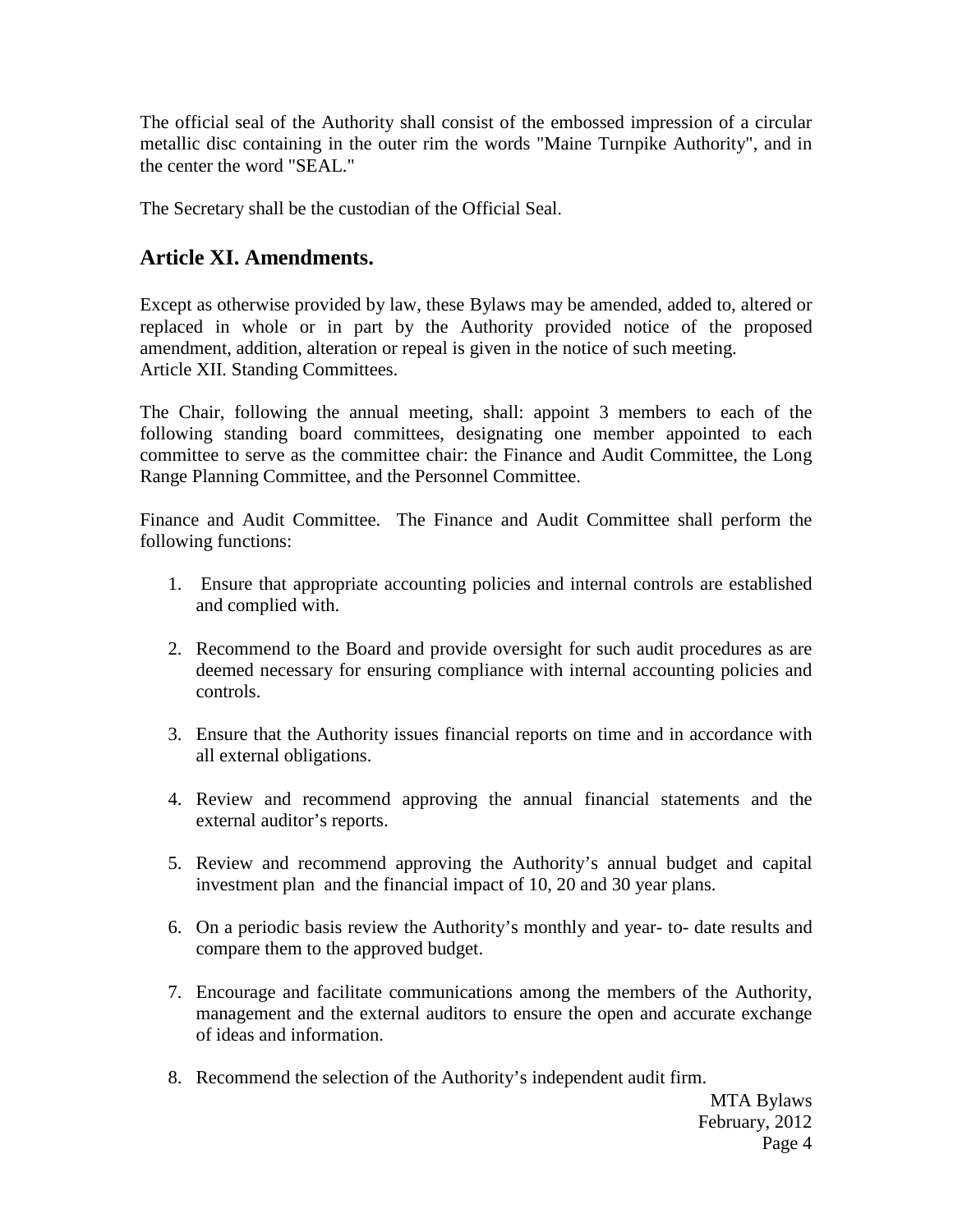- 9. Review the scope and plan for the independent audit.
- 10. Review the results of the audit with the independent auditor.
- 11. Oversee the Authority's investment and financing practices.
- 12. Ensure that the authority has adequate insurance coverage.
- 13. Review the administration of the Authority's conflict of interest policy.
- 14. Ensure that the Authority is operating under it code of ethics policies.
- 15. Consider strategies and opportunities to improve the financial health of the Authority.
- 16. Ensure that competitive procurement process is followed in accord with statute.
- 17. Other related issues referred to the committee by the Chairman of the Authority.

Long Range Planning Committee. the Long Range Planning Committee shall perform the following functions:

1. Ensure the adequacy of 5, 10, 20 and 30 year plans for operational needs, with particular focus on Reserve Maintenance Expenses and the MTA Capital Program.

2. Review and make recommendations concerning significant, long term alterations in MTA's operational practices

3. Review and make recommendations concerning proposed projects or studies, including requests for new interchanges or MTA participation in similar major projects.

4. Review and make recommendations regarding land negotiations, acquisitions and sales or transfers.

- 5. Oversee competitive process for engineering and planning related consulting contracts.
- 6. Review and make recommendations on proposed MTA rule changes.

7. Review and make recommendations on policies related to projects and major capital improvement program. Examples include the MTA's Noise Policy, Public Participation Process Policy and Impact Fee Policy

8. Review and recommend MTA's annual project list for draft capital investment